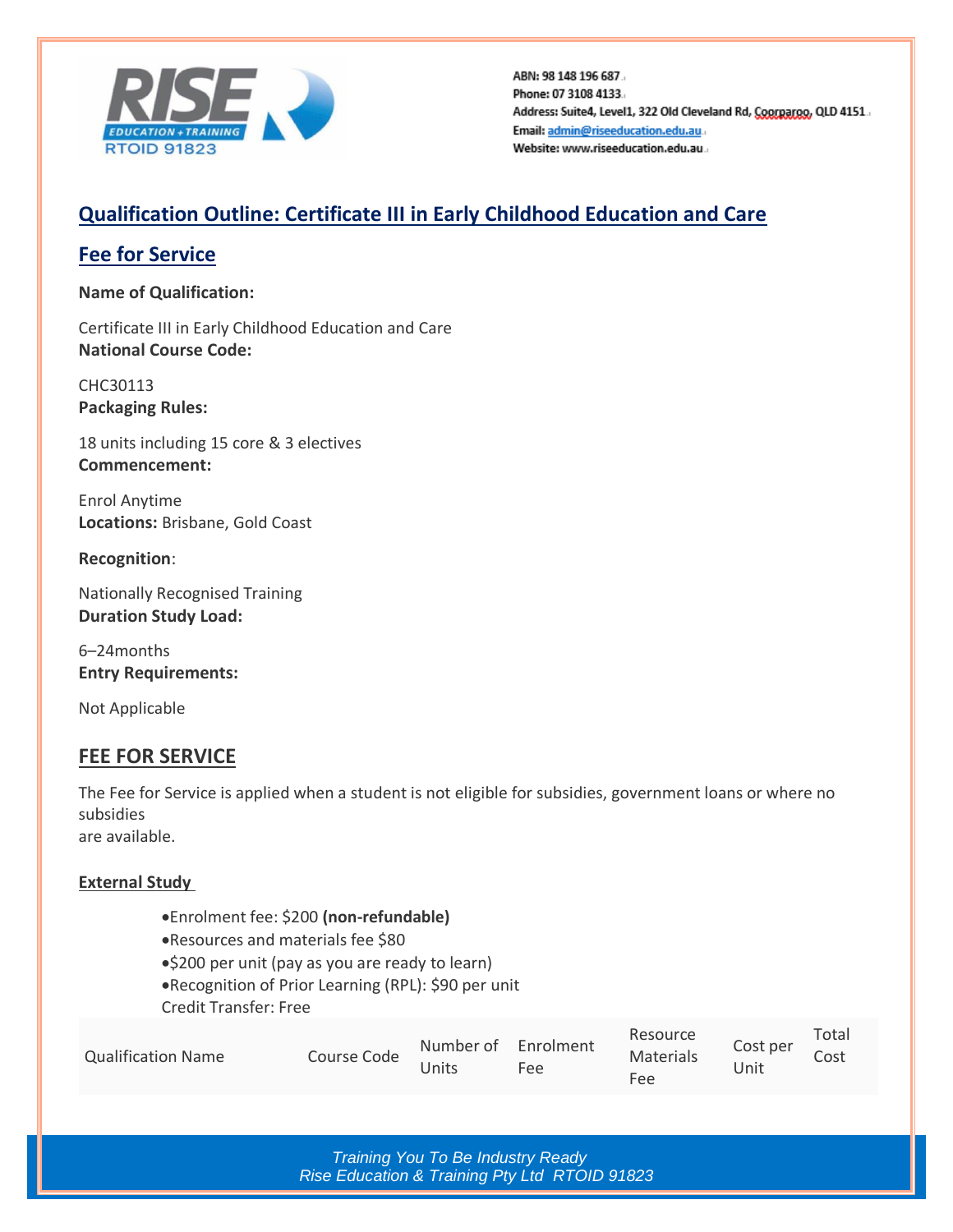| Certificate III in Early |          |        |       |      |       |        |
|--------------------------|----------|--------|-------|------|-------|--------|
| Childhood Education and  | CHC30113 | $18**$ | \$200 | \$80 | \$200 | \$3880 |
| Care                     |          |        |       |      |       |        |

# **Recognition of Prior Learning (RPL)**

RPL is an assessment only process for experienced workers who are seeking formal recognition of their existing skills and knowledge. Cost is \$90 per unit.

**Recognition of Prior Learning (RPL)**

| Enrolment fee: \$200 (non-refundable)<br>Recognition of Prior Learning (RPL): \$90 per unit<br><b>Credit Transfer: Free</b> |             |                    |                         |                             |                   |
|-----------------------------------------------------------------------------------------------------------------------------|-------------|--------------------|-------------------------|-----------------------------|-------------------|
| <b>Qualification Name</b>                                                                                                   | Course Code | Number of<br>Units | Enrolment<br><b>Fee</b> | Cost per<br><b>RPL Unit</b> | <b>Total Cost</b> |
| Certificate III in Early Childhood<br><b>Education and Care</b>                                                             | CHC30113    | $18**$             | \$200                   | \$90                        | \$1730            |

### **Qualification Outline: Diploma of Early Childhood Education and Care**

### **Fee for Service**

**Name of Qualification:**

Diploma of Early Childhood Education and Care **National Course Code:**

CHC50113 **Packaging Rules:**

28 units including 23 core & 5 electives **Commencement:**

Enroll Anytime **Locations:** Brisbane, Gold Coast